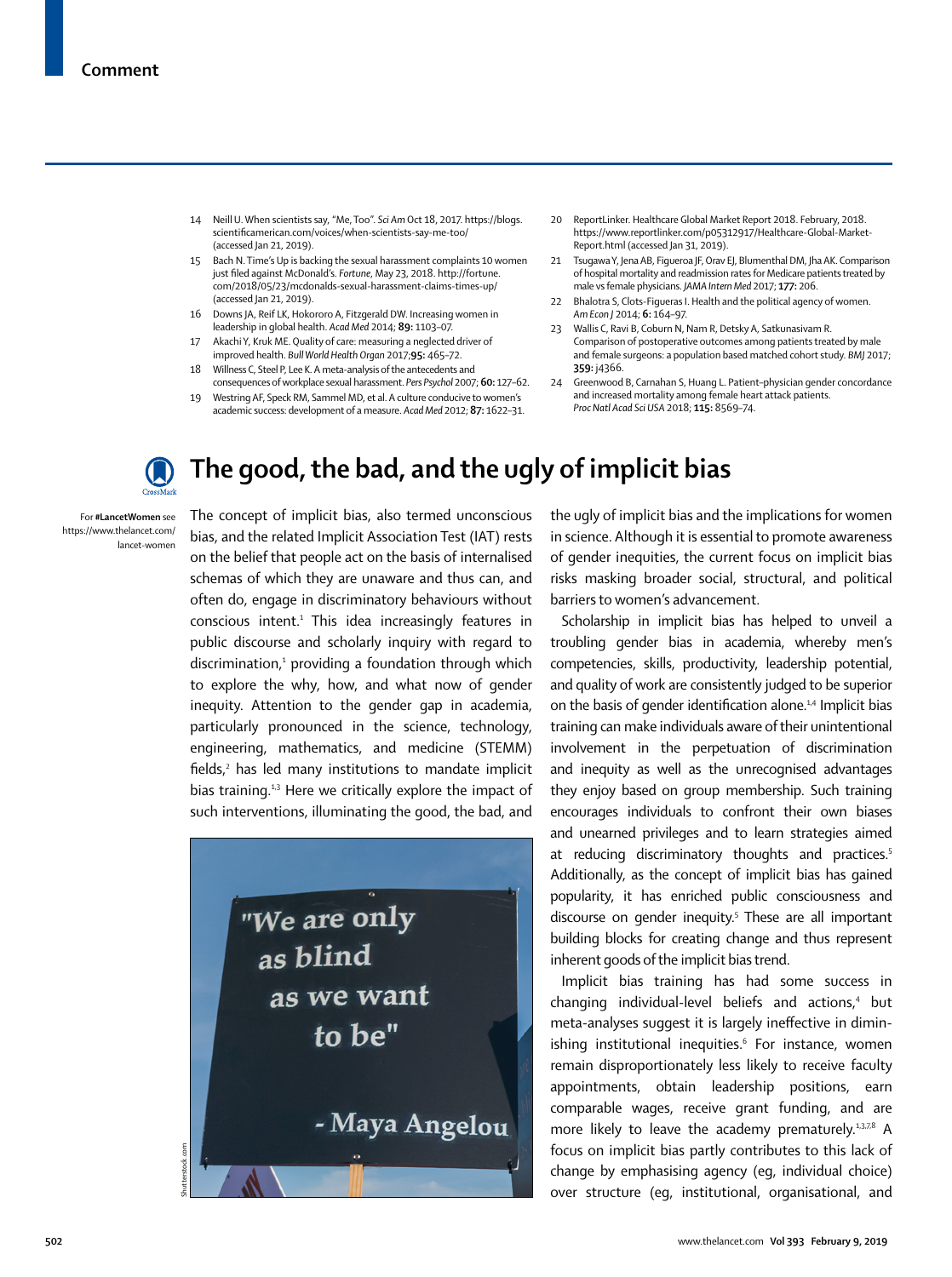political systems), ignoring the latter's role in framing not only the beliefs and actions of individuals but also the rules, regulations, laws, and culture that govern social institutions.9 For instance, academia is entrenched in a masculinised model of success with its meritocratic principles that imbue institutional practices and privilege the stereotypical traits, career styles, work practices, and preferences of men (eg, competitive, hierarchical), overlooking the ways that these can conflict with some women's lives and workrelated preferences (eq, collaborative, eqalitarian). $7-10$ Furthermore, when women excel in this masculinised environment, they are often criticised because such behaviours clash with conventional social expectations of feminine comportment.<sup>4,7</sup> This double bind has been an impediment to women's advancement in research settings, $8$  one that implicit bias training alone cannot resolve. Research also suggests such training can actually reinforce, magnify, or normalise biases if educational messaging is overly prescriptive.<sup>11</sup>

Beyond these good and bad features, implicit bias also contains an ugliness. By focusing on individuals as the primary site for solutions, implicit bias depoliticises gender inequity, shifting focus away from the historical, social, structural, and political contexts in which those inequities are produced and maintained. For example, a limited focus on individuals engaged in paid work overlooks the inequitable division of unpaid domestic and care work that women do in the home and community and the resultant conflicts that can arise for women in the employment sphere.<sup>12</sup> Furthermore, gender inequity cannot be separated from the wider context of class, race, ethnicity, geographical location, immigration status, sexuality, and countless intersections thereof.12 And yet, the intersecting nature of oppression is often overlooked in implicit bias scholarship in which the marginalisation of women is often projected as a universal experience, ignoring these other sources of inequity. Moreover, the binary approach of man/woman excludes non-binary persons from the conversation. Lastly, by focusing on the subconscious and unintentional nature of gender bias, implicit bias can overshadow explicit and intentional forms of bias that persist in academic institutions.2

A focus on implicit bias ultimately obscures the many interconnecting layers of gender inequity and hampers opportunities for meaningful and lasting change. Such change will require a suite of comprehensive interventions

designed to improve pay equity,<sup>13</sup> facilitate more equitable and transparent hiring and promotion practices, $13$ expand mentorship opportunities for women.<sup>8</sup> and inform changes to parental leave legislation, $14$  childcare policies,<sup>14</sup> and flexible work arrangements.<sup>15</sup> Such actions have been successfully implemented in academic institutions internationally with evidence to support their benefit for women. For example, multiple institutions have implemented flexible work policies designed to support employees with family responsibilities, resulting in reduced work-life conflict.<sup>15</sup> Organisations might also support participatory initiatives, leveraging the knowledge and experiences of a diverse and representative group of employees, particularly women, in the development and evaluation of institutional interventions and initiatives. For instance, Grada and colleagues<sup>8</sup> showed that involving women academics in the development and redesign of organisational policies and programmes helped to challenge the individualistic and masculinised meritocracy of the institution, promoting more inclusive measures of success.<sup>8</sup> Tackling the entrenched sources of gender inequity within STEMM is an important step on the journey towards addressing the challenges to women's advancement. However, we must also question the culture, policies, and practices of the broader structures in which academic institutions are situated. Opening opportunities to discuss and dismantle implicit gendered assumptions, such as the naturalisation of women's caregiving, is essential to promoting gender equity at the societal level, which will ultimately foster improved equity within academic institutions.

## *Cheryl Pritlove, Clara Juando-Prats, Kari Ala-leppilampi, \*Janet A Parsons*

Applied Health Research Centre, Li Ka Shing Knowledge Institute, St Michael's Hospital, Toronto, ON M5B 1W8, Canada (CP, CJ-P, KA-I, JAP); and Department of Physical Therapy and the Rehabilitation Sciences Institute, University of Toronto, Toronto, ON, Canada (JAP) parsonsj@smh.ca

We declare no competing interests.

- 1 League of European Research Universities. Implicit bias in academia: a challenge to the meritocratic principle and to women's careers—and what to do about it. 2018. https://www.leru.org/files/implicit-bias-in-academiafull-paper.pdf (accessed Dec 21, 2018).
- 2 Danbold F, Huo YJ. Men's defense of their prototypicality undermines the success of women in STEM initiatives. *J Exp Soc Psychol* 2017; **72:** 57–66.
- 3 The Expert Panel on Women in University Research. Strengthening Canada's research capacity: the gender dimension. Ottawa: Council of Canadian Academies, 2012. www.scienceadvice.ca/uploads/eng/assessments%20 and%20publications%20and%20news%20releases/women\_university\_ research/wur\_fullreporten.pdf.pdf (accessed Dec 21, 2018).